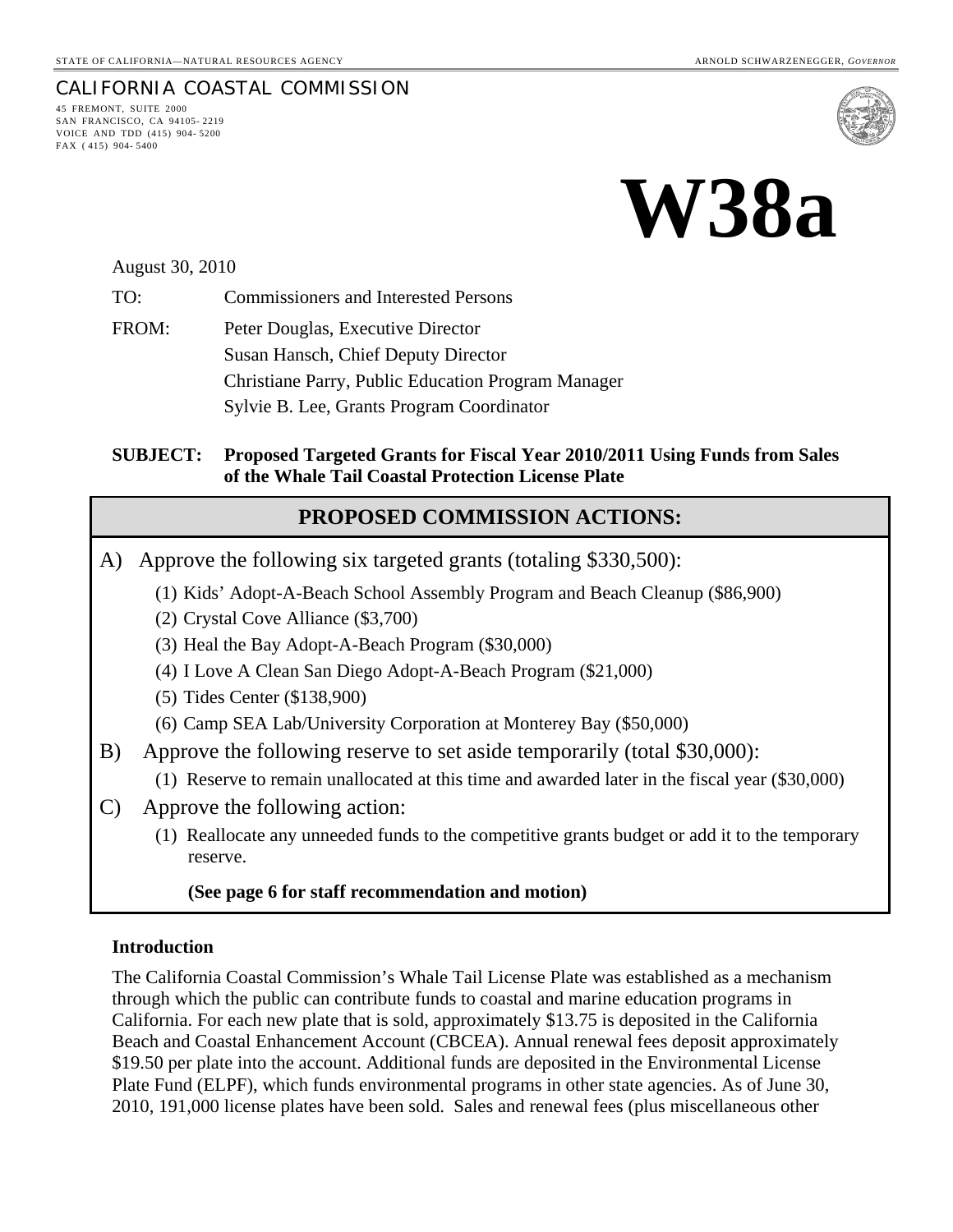small fees) have contributed over \$16 million to the CBCEA, and \$38 million to the ELPF. (The additional fees that are charged for personalized plates go to the ELPF.)

California Vehicle Code Section 5067 dictates how the funds raised by sales of the Whale Tail plate and deposited in the CBCEA account are to be used:

"Upon appropriation by the legislature, the money in the account (CBCEA) shall be allocated by the Controller as follows: (A) First to the California Coastal Commission for expenditure for the Adopt-A-Beach program, the Beach Cleanup Day program, coastal public education programs, and grants to local governments and nonprofit organizations for the costs of operating and maintaining public beaches related to these programs." (B) Second, from funds remaining after the allocation required under subparagraph (A), to the State Coastal Conservancy for coastal natural resource restoration and enhancement projects and for other projects consistent with the provisions of Division 21 (commencing with Section 31000) of the Public Resources Code. (As amended in 2004 in Budget Trailer Bill SB 1107.)

#### **Grantmaking Budget**

The Governor's proposed budget for FY2010/11 includes \$586,500 in funds from the CBCEA for local assistance grants. This report describes the staff's recommendations for expenditure of these funds. As of the writing of this report, no final action has been taken on the FY2010/11 budget by the Legislature or the Governor. If staff recommendations are approved by Commissioners, no contracts would be issued by staff prior to the passage of the FY2010/11 budget.

The staff proposes to devote 56 percent of the funding (\$330,500) for grants to targeted projects. These are high priority projects that are an outgrowth of work begun under previous Commission grants or linked to existing Commission programs and the goals of the Commission's strategic plan.

The staff proposes to allocate 5 percent (\$30,000) to a temporary reserve and the remaining 39 percent of the funding (\$226,000) to the competitive grants program for coastal and marine education projects throughout California. Commission action on the individual competitive grants will be required at a future meeting, following advertisement of the availability of grant funds.

# **A) APPROVAL OF SIX TARGETED GRANTS**

The staff is eager to continue applying the proceeds of the Whale Tail Plate sales to coastal and marine education and related projects to educate and involve the public in the protection of marine and coastal resources. In addition, the implementation of these programs will make visible to the public the positive impacts of the license plate program. In turn, this heightened visibility will help generate additional sales.

The staff recommends six projects for immediate funding. These projects are consistent with the legislative requirements and with the criteria applied to the competitive grants program. The grants will be subject to the reporting requirements and rules as set forth for the Whale Tail Competitive Grants. The staff recommends the following grants:

- (1) Kids' Adopt-A-Beach School Assembly Program and Beach Cleanup (\$86,900)
- (2) Crystal Cove Alliance (\$3,700)
- (3) Heal the Bay Adopt-A-Beach Program (\$30,000)
- (4) I Love A Clean San Diego Adopt-A-Beach Program (\$21,000)
- (5) Tides Center (\$138,900)
- (6) Camp SEA Lab (\$50,000)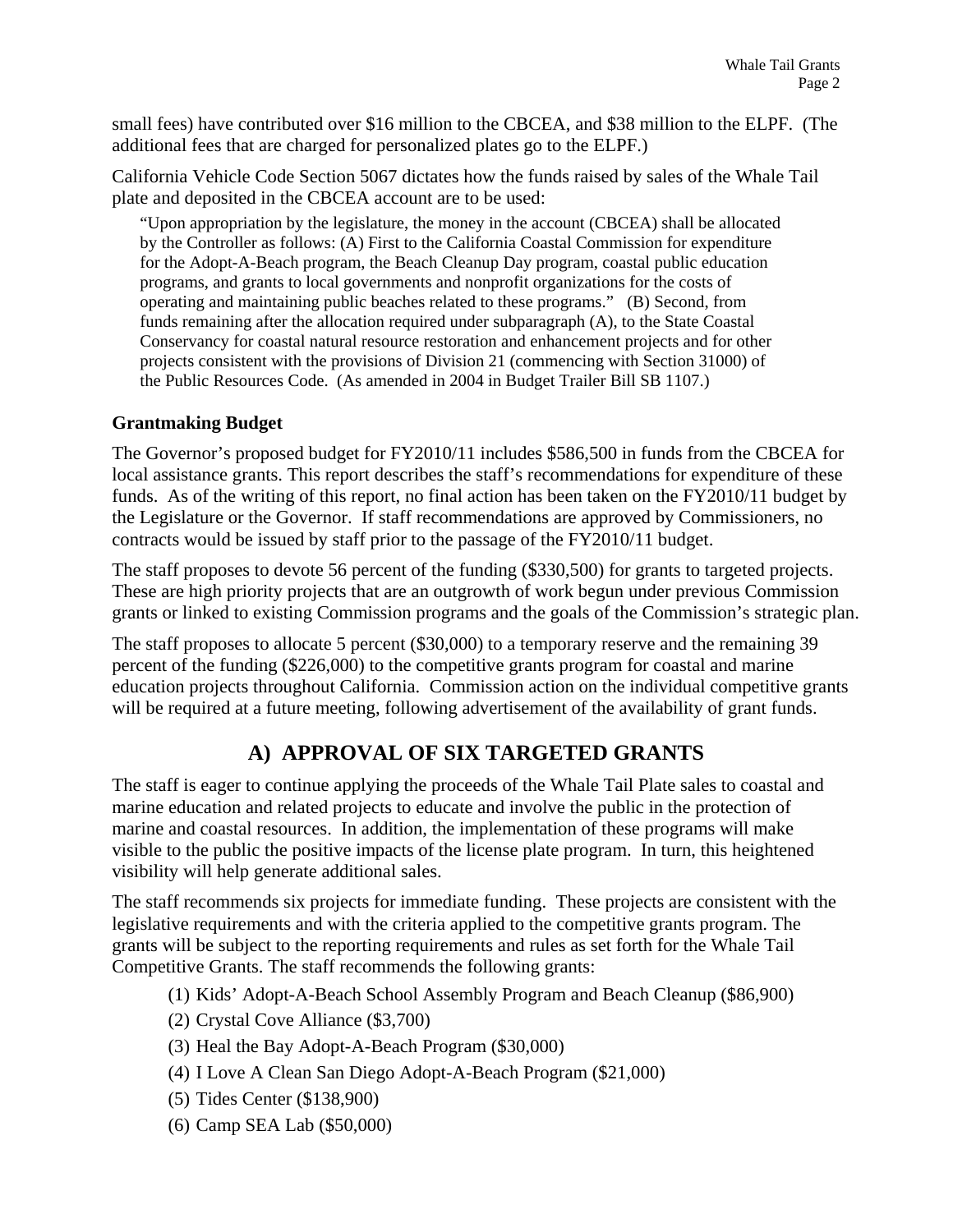#### **(1) \$86,900 for Kids' Adopt-A-Beach School Assembly Program and Beach Cleanup**

This program was started in Los Angeles County in 1993 by the Malibu Foundation for Environmental Education with the support of the Coastal Commission. The assembly program involves a PowerPoint presentation and discussion of the dangers of debris in the world's oceans, recycling, litter reduction, and the storm drain system. Children are motivated to care for the marine environment and then given something to do about it by conducting a beach cleanup on "Ocean Day," coinciding with World Oceans Day on June 8th. The program includes bus transportation to the beach. At the conclusion of the cleanup, the students create an aerial art project by standing in formation to spell out an ocean conservation message on the sand which is photographed from above. This program targets low-income and inland communities.

**Program History.** In 1998 the program came to the San Francisco Bay Area, where the program is currently coordinated by Richardson Bay Audubon. In 1999 the Commission launched a program in San Diego in partnership with I Love a Clean San Diego. In 2001 the program expanded inland through funding to Fresno Chaffee Zoo for Fresno students to travel to Monterey Bay, and in 2002 it expanded to Humboldt County (now coordinated by Friends of the Dunes). In 2003, sites were added in Orange County (now managed by Orange County Coastkeeper) and San Luis Obispo County (this site held its final program in 2008). The Commission provided the program with \$28,000 in FY1998/99 and FY1999/2000, \$40,000 in FY2000/01, \$54,000 in FY2001/02, \$85,500 in FY2002/03, \$84,700 in FY2003/04, \$88,500 in FY2004/05 and FY2005/06, \$107,740 in FY2006/07, \$98,500 in FY2007/08, and \$86,900 in FY2008/09 and FY2009/10, divided each year into grants to partner organizations.

**Proposal.** For FY2010/11, the staff proposes a total of \$86,900 to continue programs in the geographic regions listed above, which would provide the same level of funding as last year.

#### **(2) \$3,700 for Crystal Cove Alliance to purchase a beach wheelchair**

One of the goals of the Commission's education and access programs is to make it possible for *all* citizens of the state to experience the coast firsthand. With large balloon tires that are able to move across soft sand, beach wheelchairs expand coastal access for people who have difficulty walking due to permanent disability, injury, or old age.

**Program History.** In 2002 the Commission provided funding for nine beach wheelchairs (including one to Crystal Cove State Park) and two storage lockers to northern Orange County beaches with \$16,200 received from a lawsuit settlement over the 1990 *American Trader* oil spill. In FY2007/08, Crystal Cove Alliance received a targeted Whale Tail grant of \$4,810 to purchase two more chairs for use at the Crystal Cove State Park Historic District.

**Proposal.** Crystal Cove has a total of four beach wheelchairs, but three of them are in bad disrepair and are no longer usable despite being fixed over the years. The one usable chair is currently prioritized to be used at two historic cottages at the beach which are reserved for disabled renters. Crystal Cove State Park receives approximately 800,000 visitors per year and its wheelchairs are in very high demand. Crystal Cove Alliance has funds to purchase one new chair and is requesting a grant for another new one, plus spare parts to be used in the future. This Coastal Commission grant would be matched by the State Coastal Conservancy, which is planning to donate the funds for a third new chair plus additional spare parts.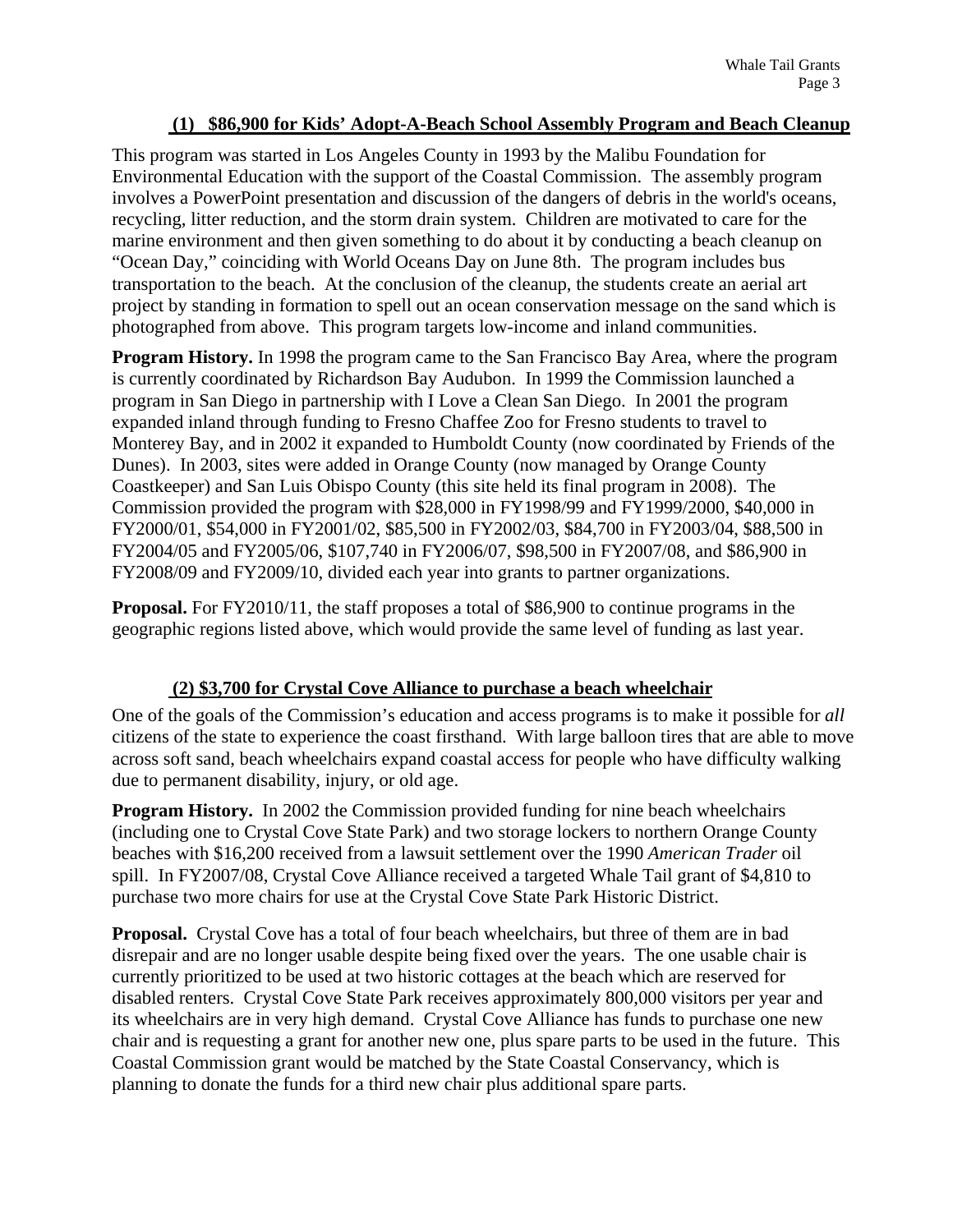#### **(3) \$30,000 for Heal the Bay Adopt-A-Beach Program**

Heal the Bay is an environmental organization serving as the coordinator for both the Adopt-A-Beach Program and Coastal Cleanup Day for Los Angeles County. As the coordinator of the Adopt-A-Beach program, the organization arranges cleanups for Adopt-A-Beach volunteers committed to cleaning a beach three times and provides them with supplies. Heal the Bay also arranges one-time cleanups and hosts monthly "Nothin' But Sand" public cleanup events; maintains an interactive database where cleanup volunteers enter data on their trash collected and the public can run reports and view and graph the data; and also offers an educational component.

This educational component includes presentations to Adopt-A-Beach volunteers about marine debris; bus transportation to bring students from inland, underserved schools to the beach for participation in exploration and cleanups; an educational presentation about ocean pollution and beach safety prior to the student cleanups; having participating schools conduct a data analysis of the trash collected; and downloadable lesson plans for teachers.

**Program History.** Heal the Bay received three competitive Adopt-A-Beach grants in FY1998/99 through FY2000/01. Beginning in FY2002/03, the Commission has supported Heal the Bay's Adopt-A-Beach Program through the targeted grants program instead. Since Adopt-A-Beach is a Coastal Commission program, it fits the goal of the targeted grants by carrying out activities associated with Commission programs. Heal the Bay's Adopt-A-Beach Program is highly innovative and reaches over 25,000 people annually.

**Proposal.** Staff proposes supporting Heal the Bay with a new \$30,000 grant for the Adopt-A-Beach program. In the coming year Heal the Bay plans to use the money to continue operating the Adopt-A-Beach Program.

## **(4) \$21,000 for I Love A Clean San Diego Adopt-A-Beach Program**

I Love A Clean San Diego (ILACSD) has been conducting community-based environmental education programs since 1968. The organization coordinates San Diego County's Adopt-A-Beach Program as well as the Kids' School Assembly and Beach Cleanup Program, and also serves as a coordinator for Coastal Cleanup Day. In addition to operating a standard Adopt-A-Beach program in San Diego, ILACSD includes a number of enhanced features such as acknowledging volunteers by placing placards with their group names at 70 different stretches of adopted beach; delivering interpretive presentation to volunteers at their cleanups; coordinating cleanups at inland waterways that drain to the San Diego coast; conducting outreach targeting the Spanish-speaking community; and hosting an interactive Adopt-A-Beach web page

**Program History.** In FY2002/03, ILACSD received a \$20,000 competitive Whale Tail Grant to enhance its Adopt-A-Beach program. Targeted grants to further enhance the program were provided in FY2004/05 for \$27,000 and FY2005/06 for \$25,000. Other targeted grants were provided in the amounts of \$22,500 in FY2007/08, \$26,100 in FY2008/09, and \$26,000 in FY2009/10.

**Proposal.** Staff proposes providing I Love A Clean San Diego with a targeted grant of \$21,000 to continue the organization's enhanced Adopt-A-Beach program. As with Heal the Bay's Adopt-A-Beach activities, this program carries out activities associated with Commission programs. The program is innovative and far-reaching.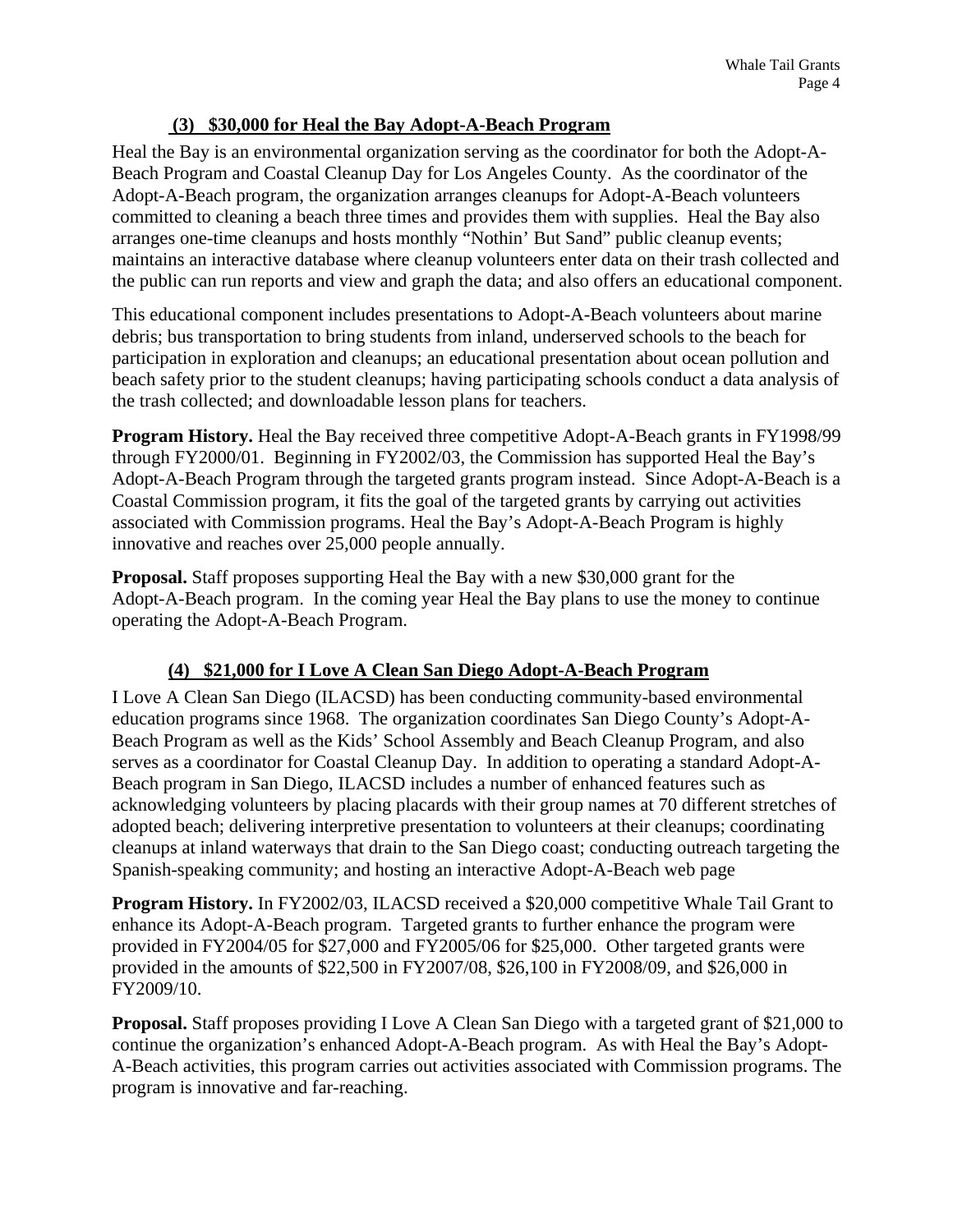#### **(5) \$138,900 for the Tides Center/Marine Education Project for School-Based Marine Education and the Community-Based Restoration and Education Program**

The mission of the Marine Education Project (MEP) is to preserve and restore the biodiversity and health of California's coastal and marine ecosystems through scientifically-supported community involvement, education, and action. Launched in 2000, MEP is a project of the nonprofit Tides Center, in partnership with the Commission's Public Education Program. MEP operates two primary programs: the Community-Based Restoration and Education Program (CBREP), mobilizing volunteers to restore habitat at Upper Newport Bay and beyond, and the statewide School-Based Marine Education Program.

**Program History.** Coastal Commission funding supported CBREP with a \$15,000 grant in FY2000/01, \$20,000 for printing a high school curriculum in FY2003/04, \$79,800 in FY2005/06, \$72,000 in FY2007/08, \$35,000 in FY2008/09, and \$48,800 in FY2009/10. (An additional \$48,000 was also approved by Commissioners in FY2004/05, but it was later reallocated because money was raised from private sources instead.) Whale Tail grants were also made to support school-based marine education in the amounts of \$88,400 in FY2003/04, \$81,700 in FY2004/05, \$80,000 in FY2005/06, \$35,500 in FY2006/07, \$56,000 in FY2007/08, \$62,000 in FY2008/09, and \$70,500 in FY2009/10.

**Proposal.** \$70,400 from this grant would allow the Marine Education Project to continue to provide statewide school-based marine education to students and to conduct teacher trainings using resources such as "Waves, Wetlands, and Watersheds." MEP would also conduct outreach and develop new educational resources. A separate \$68,500 would support MEP's Community-Based Restoration and Education Program which will continue to recruit, train, and lead volunteers; restore wetland, riparian, and upland habitat and Upper Newport Bay; provide educational resources for students to learn about wetlands and engage in hands-on restoration; and lead training workshops for other volunteer groups conducting coastal wetland restoration in California.

#### **(6) \$50,000 for Camp SEA Lab**

Camp SEA Lab is an ocean science camp which provides an intensive setting where children live and play together as they learn about the ocean, marine science, environmental stewardship and conservation, and the Monterey Bay National Marine Sanctuary. Camp SEA Lab serves youth ages 8-16 and offers them hands-on science activities while introducing them to career opportunities in marine science. Fees are on a sliding scale and a significant percentage of campers receive scholarships. Camp SEA Lab offers day and residential summer camps, an outdoor science school, family workshops, and teacher professional development. University Corporation at Monterey Bay (a nonprofit serving CSU Monterey Bay) serves as the fiscal agent for this project.

**Program History.** The Commission has awarded SEA Lab twelve Whale Tail grants: \$25,000 in FY1998/99, \$45,000 the following year, and \$60,000 in FY2000/01 through FY2009/10. During the most recent year, Camp SEA Lab served over 1,000 youth.

**Proposal.** As a requirement of its FY2008/09 Coastal Commission grant, Camp SEA Lab developed a financial plan illustrating how it could become less dependent on Whale Tail grant funds in the future. The financial plan approved by the Commission staff outlined one more \$60,000 grant in FY2009/10, a \$50,000 grant in FY2010/11, and future grants in diminishing amounts ending with \$15,000 from the Commission in FY2013/14 and \$0 in FY2014/15. This \$50,000 proposal is consistent with this plan.